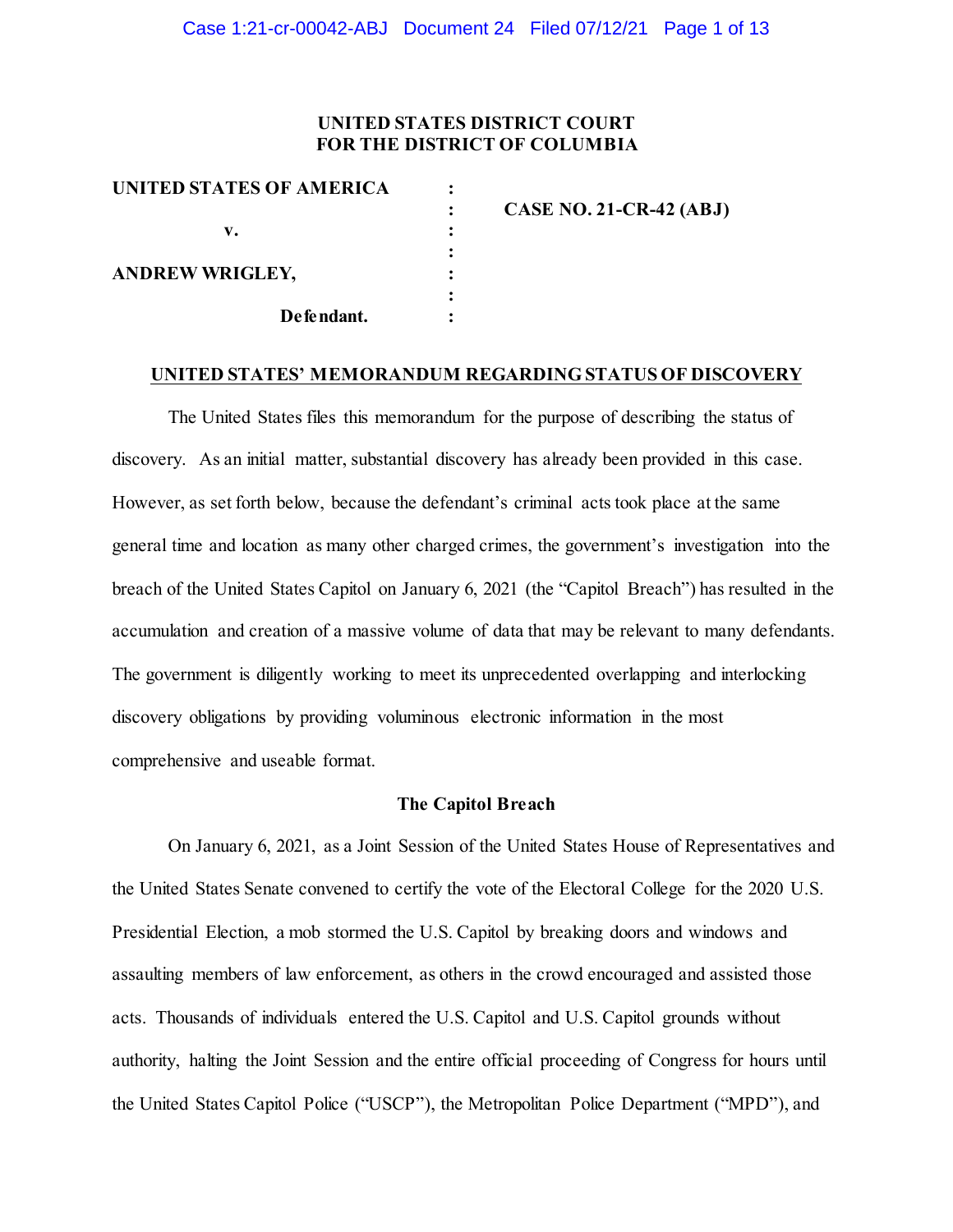### Case 1:21-cr-00042-ABJ Document 24 Filed 07/12/21 Page 2 of 13

other law enforcement agencies from the city and surrounding region were able to clear the Capitol of rioters and to ensure the safety of elected officials. This event in its entirety is hereinafter referred to as the "Capitol Breach."

Defendant Wrigley was charged by Complaint, then Information, alleging violations of Title 18, U.S.C.  $\S$ [3] 1752(a)(1) and (a)(2), and Title 40, U.S.C.  $\S$ [5104(e)(2)(D) and (G), as more thoroughly laid out in the Statement of Facts accompanying the Complaint.

### **Scope of Investigation**

The investigation and prosecution of the Capitol Breach will be the largest in American history, both in terms of the number of defendants prosecuted and the nature and volume of the evidence. In the six months since the Capitol was breached, over 500 individuals located throughout the nation have been charged with a multitude of criminal offenses, including but not limited to conspiracy, tampering with documents or proceedings, destruction and theft of government property, obstruction of law enforcement during civil disorder, assaults on law enforcement, obstruction of an official proceeding, engaging in disruptive or violent conduct in the Capitol or on Capitol grounds, and trespass. There are investigations open in 55 of the Federal Bureau of Investigation's 56 field offices.

### **Voluminous Materials Accumulated**

The government has accumulated voluminous materials that may contain discoverable information for many, if not all, defendants. An illustrative list of materials accumulated by the government includes:

- o Thousands of hours of closed circuit video ("CCV") from sources including the USCP, MPD, and United States Secret Service, and several hundred MPD Automated Traffic Enforcement camera videos;
- o Footage from Cable-Satellite Public Affairs Network (C-SPAN) and other members of the press;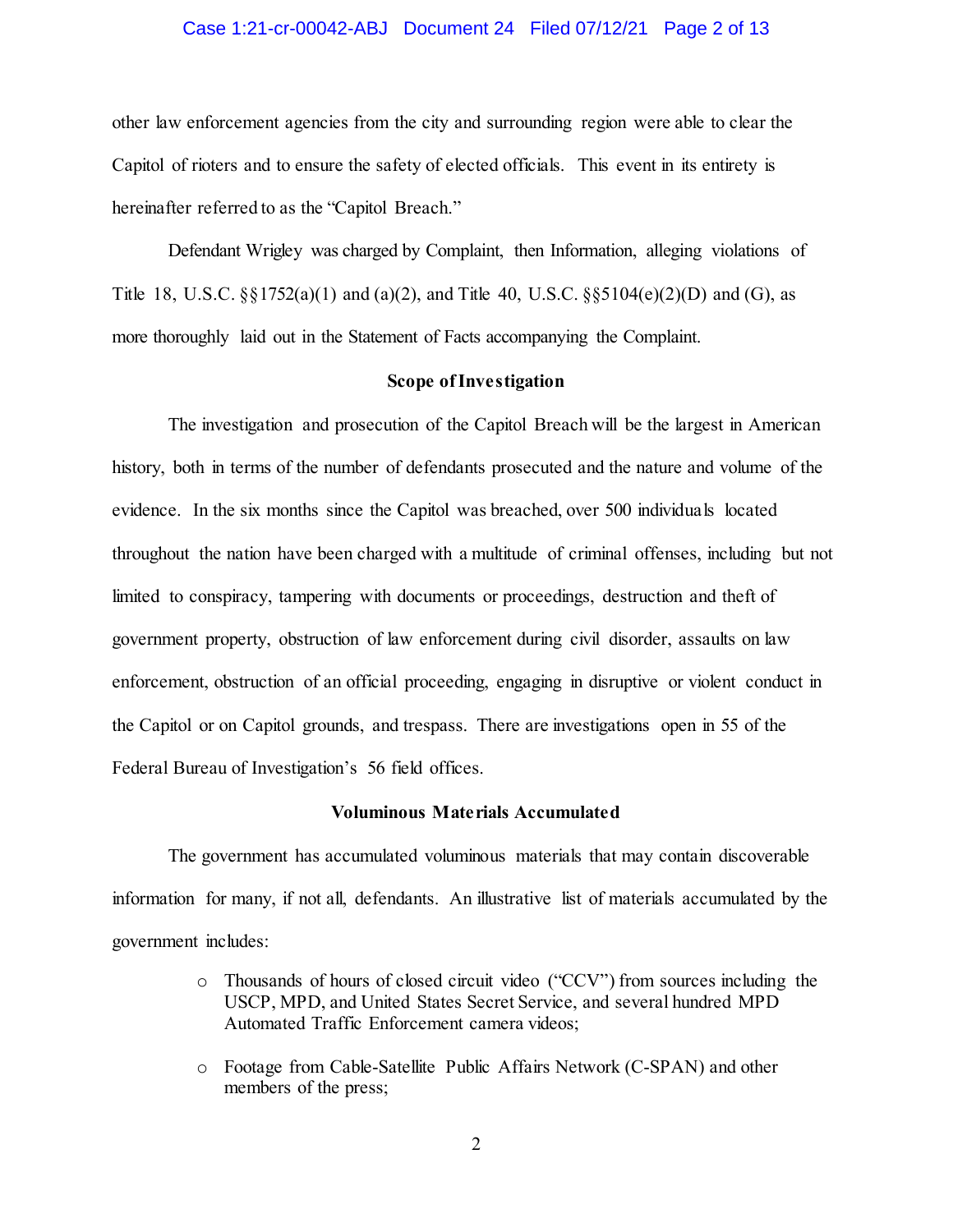- o Thousands of hours of body worn camera ("BWC") footage from MPD, Arlington County Police Department, Montgomery County Police Department, Fairfax County Police Department, and Virginia State Police;
- o Radio transmissions, event chronologies, and, to a limited extent, Global Positioning Satellite ("GPS") records for MPD radios;
- o Hundreds of thousands of tips, including at least 237,000 digital media tips;
- o Location history data for thousands of devices present inside the Capitol (obtained from a variety of sources including two geofence search warrants and searches of ten data aggregation companies);
- o Subscriber and toll records for hundreds of phone numbers;
- o Cell tower data for thousands of devices that connected to the Capitol's interior Distributed Antenna System (DAS) during the Capitol Breach (obtained from the three major telephone companies);
- o A collection of over one million Parler posts, replies, and related data;
- o A collection over one million Parler videos and images (approximately 20 terabytes of data);
- o Damage estimates from multiple offices of the U.S. Capitol;
- o A multitude of digital devices and Stored Communication Act ("SCA") accounts; and
- o Responses to grand jury subpoenas, of which over 6,000 have been issued, seeking documents such as financial records, telephone records, electronic communications service provider records, and travel records.

We are still collecting and assembling materials from the numerous entities who were involved

in the response to the Breach, and we are still investigating – which means the amount of data

(phones, devices, legal process, investigative memoranda) is growing.

## **Voluminous Legal Process and Investigative Memoranda**

In addition to the materials collected, tens of thousands of documents have been

generated in furtherance of the investigation, to include interviews of subjects, witnesses, tipsters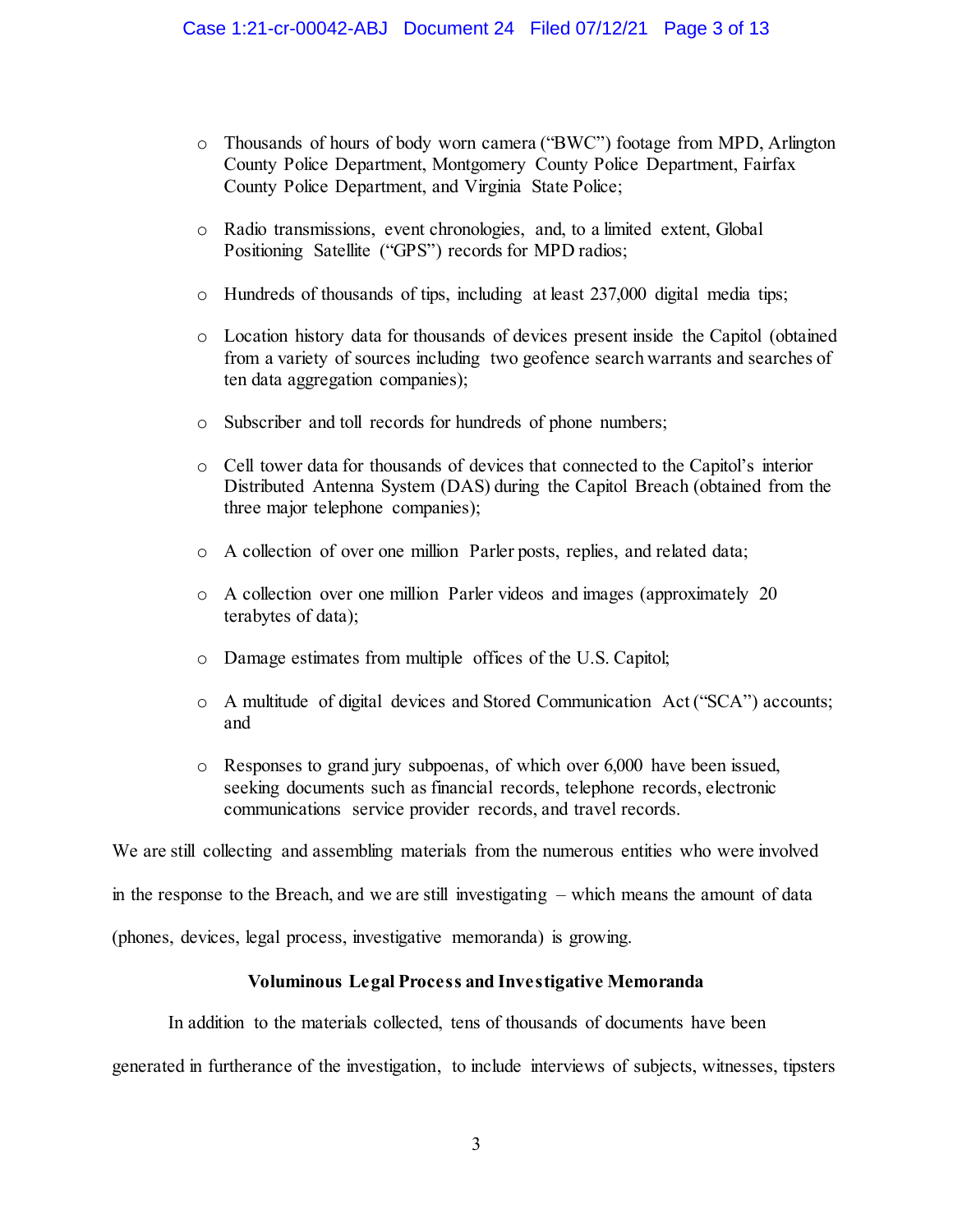### Case 1:21-cr-00042-ABJ Document 24 Filed 07/12/21 Page 4 of 13

and officers; investigations into allegations concerning officer conduct on January 6; source reports; evidence collection reports; evidence analysis reports; chain-of-custody documents; legal documents including preservation letters, subpoenas, 2703(d) orders, consent forms, and search warrants; and memoranda of investigative steps taken to evaluate leads or further investigations.

### **Interrelated Crimes and Discovery**

The Capitol Breach involves thousands of individuals inside and outside the Capitol, many of whom overwhelmed and assaulted police. (According to a Washington Post analysis of the events, "the mob on the west side eventually grew to at least 9,400 people, outnumbering officers by more than 58 to one.") *See* 

### *https://www.washingtonpost.com/investigations/interactive/2021/dc-police-records-capitol-*

*riot/?itid=sf\_visual-forensics*. The cases clearly share common facts, happening in generally the same place and at the same time. Every single person charged, at the very least, contributed to the inability of Congress to carry out the certification of our Presidential election.

These circumstances have spawned a situation with overlapping and interlocking discovery obligations. Many defendants may be captured in material that is not immediately obvious and that requires both software tools and manual work to identify, such as video and photos captured in the devices and SCA accounts of other subjects. Accordingly, the defense is generally entitled to review all video or photos of the breach whether from CCV, BWC or searches of devices and SCA accounts. Notably, we have received a number of defense requests for access to such voluminous information, and requests for the government to review the entirety of the law enforcement files related to this investigation. For example, in support of a motion to compel access to all of the footage, one such counsel stated:

4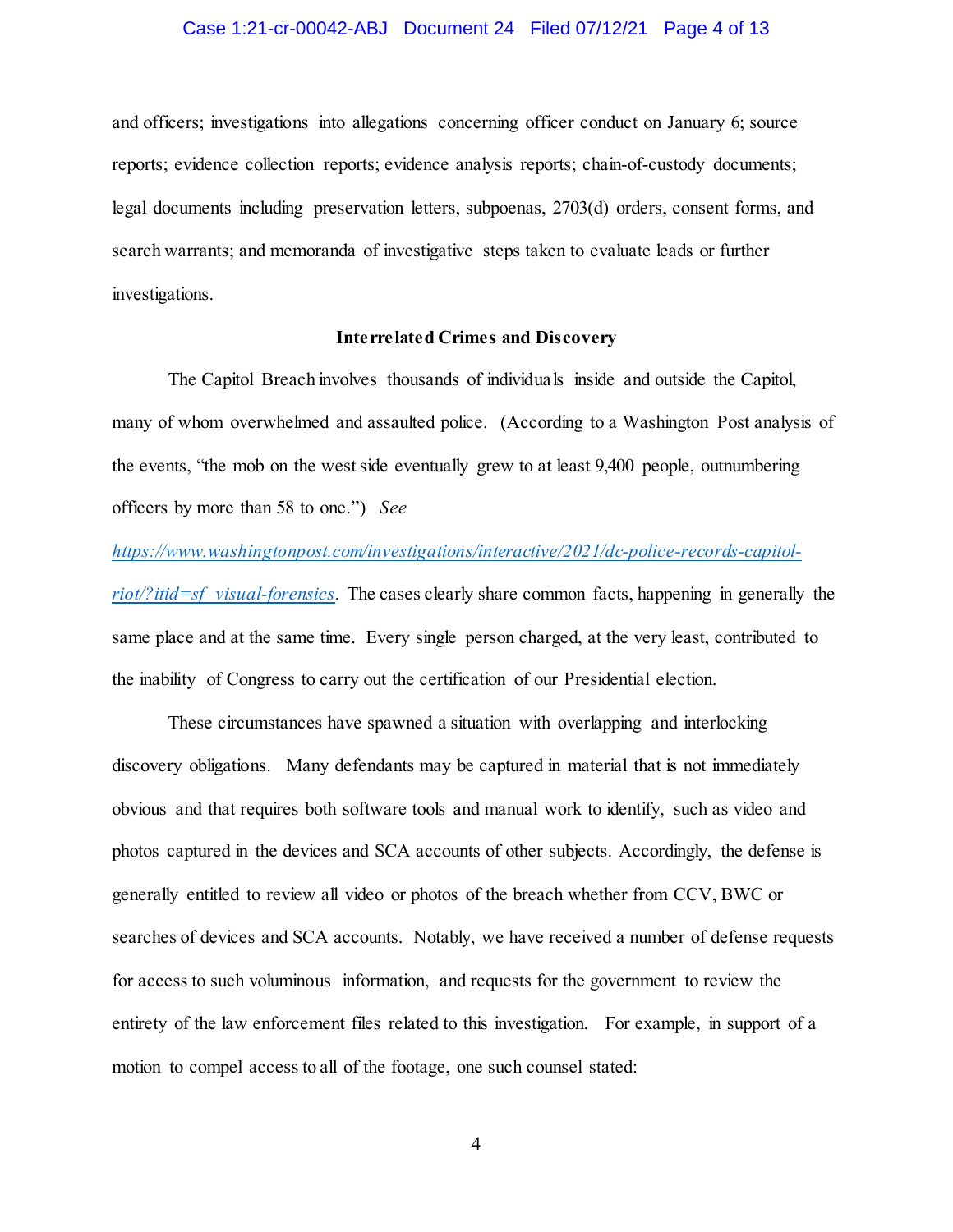The events of January 6, 2021 were memorialized to an extent rarely, if ever, experienced within the context of federal criminal cases. The Government itself has a wealth of surveillance video footage. Virtually every attendee in and around the Capitol on January 6, 2021 personally chronicled the events using their iPhone or other similar video device. Many of the attendees posted their video on one or more social media platforms. Many held their videos close to their vests resulting in little if any publication of same. News media outlets from around the world captured video footage. Independent media representative from around the world captured video footage. Intelligence and law enforcement personnel present at the Capitol on January 6, 2021 also captured video footage of events of the day. By the Government's own admission, the Government has an overwhelming amount of video footage of the events of January 6, 2021. During the handlings of January 6 cases, the Government has garnered and continues to garner access to added video footage from, among other sources, the general public and the defendants themselves. *Upon information and belief, the Government is not capable of vetting, cataloging and determining materiality of the video footage such as to ensure that disclosure of same is timely made in all cases to which the footage is material for disclosure purposes.* The "information and belief" in this regard is a function of the undersigned counsel's personal knowledge relative to footage given to the Government, familiarity with other January 6 cases both as counsel for other January 6 defendants and as counsel familiar with other counsel representing January 6 defendants and the understanding that the footage provided to the Government does not appear to have been produced to other defendants whose cases warrant similar disclosure by the Government of material evidence. *Defendant has requested the Government confirm whether there is a single repository for all video footage amassed relative to the events at the Capitol on January 6, 2021 and, further, has requested access to same for inspection and examination for determination of materiality and disclosure of the Government's protocol to determine materiality.*

*United States v. Jacob Chansley*, 21-cr-00003 (RCL) (Document No. 58)(emphasis added).

Examples of additional similar discovery requests we have received in Capitol Breach cases are

quoted in Exhibit A, attached hereto.

### **Early Establishment of Discovery Team**

Shortly after the Capitol Breach, the U.S. Attorney's Office established a Capitol Breach

Discovery Team to create and implement a process for the production of discovery in January 6

cases. The Discovery Team is staffed by federal prosecutors who have experience in managing

complex investigations involving voluminous materials, Department of Justice experts in project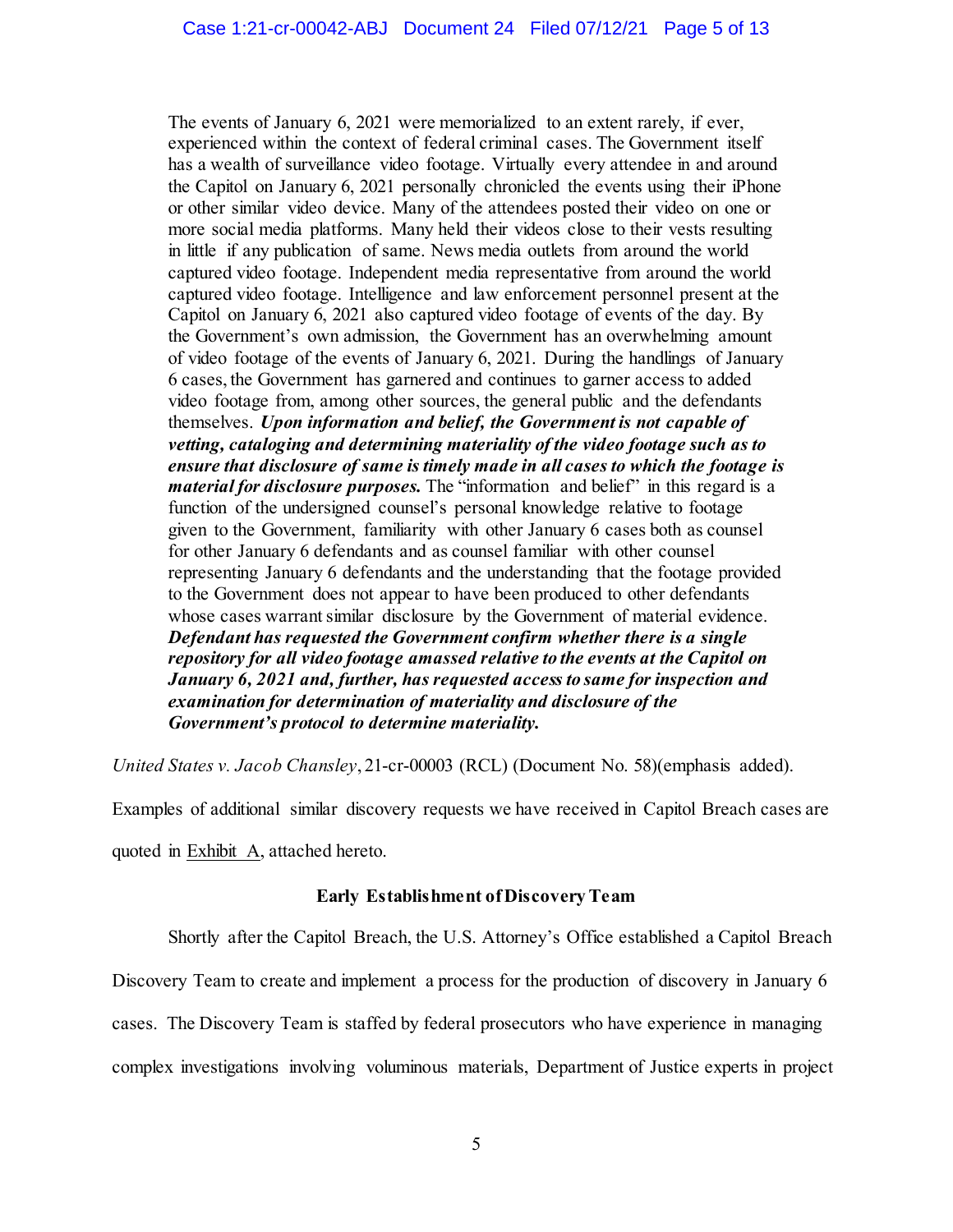### Case 1:21-cr-00042-ABJ Document 24 Filed 07/12/21 Page 6 of 13

management and electronic discovery management, and a lead discovery agent from the Federal Bureau of Investigation. Members of the Discovery Team consult regularly with Department of Justice subject matter experts, including Associate Deputy Attorney General and National Criminal Discovery Coordinator Andrew Goldsmith. As discussed further below, members of the Discovery Team also meet and confer on a regular basis with Federal Public Defender ("FPD") leadership and electronic discovery experts.

### **Recognition of Need for Vendor Promptly Addressed**

Following the Capitol Breach, the United States recognized that due to the nature and volume of materials being collected, the government would require the use of an outside contractor who could provide litigation technology support services to include highly technical and specialized data and document processing and review capabilities. The government drafted a statement of work, solicited bids, evaluated them, and selected a vendor. This was an unprecedented undertaking which required review at the highest levels of the Department of Justice and was accomplished as quickly as possible.

On or about May 28, 2021, the government contracted Deloitte Financial Advisory Services, LLP ("Deloitte"), a litigation support vendor with extensive experience providing complex litigation technology services, to assist in document processing, review and production of materials related to the Capitol Breach. As is required here, Deloitte furnishes secure, complex, and highly technical expertise in scanning, coding, digitizing, and performing optical character recognition – as well as processing, organizing, and ingesting a large volume of Electronically Stored Information ("ESI") and associated metadata in document review platforms – which is vital to the United States' ability to review large data/document productions and is essential to our ability to prosecute these cases effectively.

6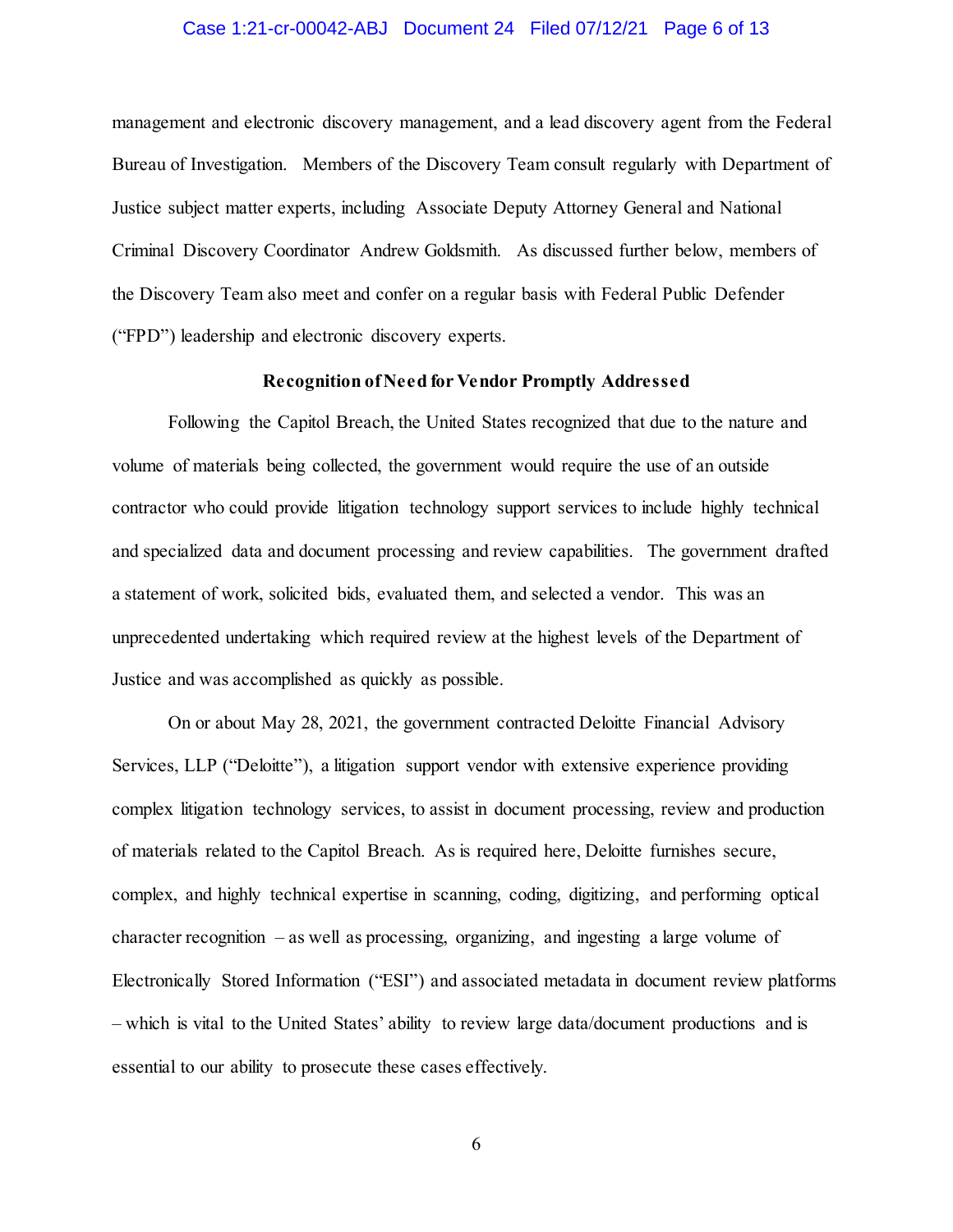### **Implementation of Contract with Deloitte**

We have already begun transferring a large volume of materials to Deloitte (as of July 7, 2021, over 200 disks of data and 34,000 USCP records), who is populating the database. Specific processing workflows and oversight are being established between the United States Attorney's Office and the vendor. We have already coordinated with Deloitte to use various tools to identify standard categories of Personal Identifying Information ("PII") and to redact them. Once the database is accessible, we will begin systematically reviewing materials for potentially discoverable information, tagging when possible (e.g., video by a location or type of conduct, interviews describing a particular event), and redacting when necessary. Among other things, the vendor is also building a master evidence tracker to assist us in keeping records of what is provided to us and what is ultimately produced, which is part of our approach to a defensible discovery protocol.

### **Systematic Reviews of Voluminous Materials**

We are implementing and continuing to develop processes and procedures for ensuring that voluminous materials have been and will continue to be systematically reviewed for information that, *inter alia,* may be material to the defense, e.g.:

- o Comparing all known identifiers of any charged defendant against tips, Parler data, ad tech data, cell tower data, and geofence data; and
- o Searching all visual media (such as CCV, BWC, social media or device search results) – the collection of which grows on a regular basis – against known images of charged defendants.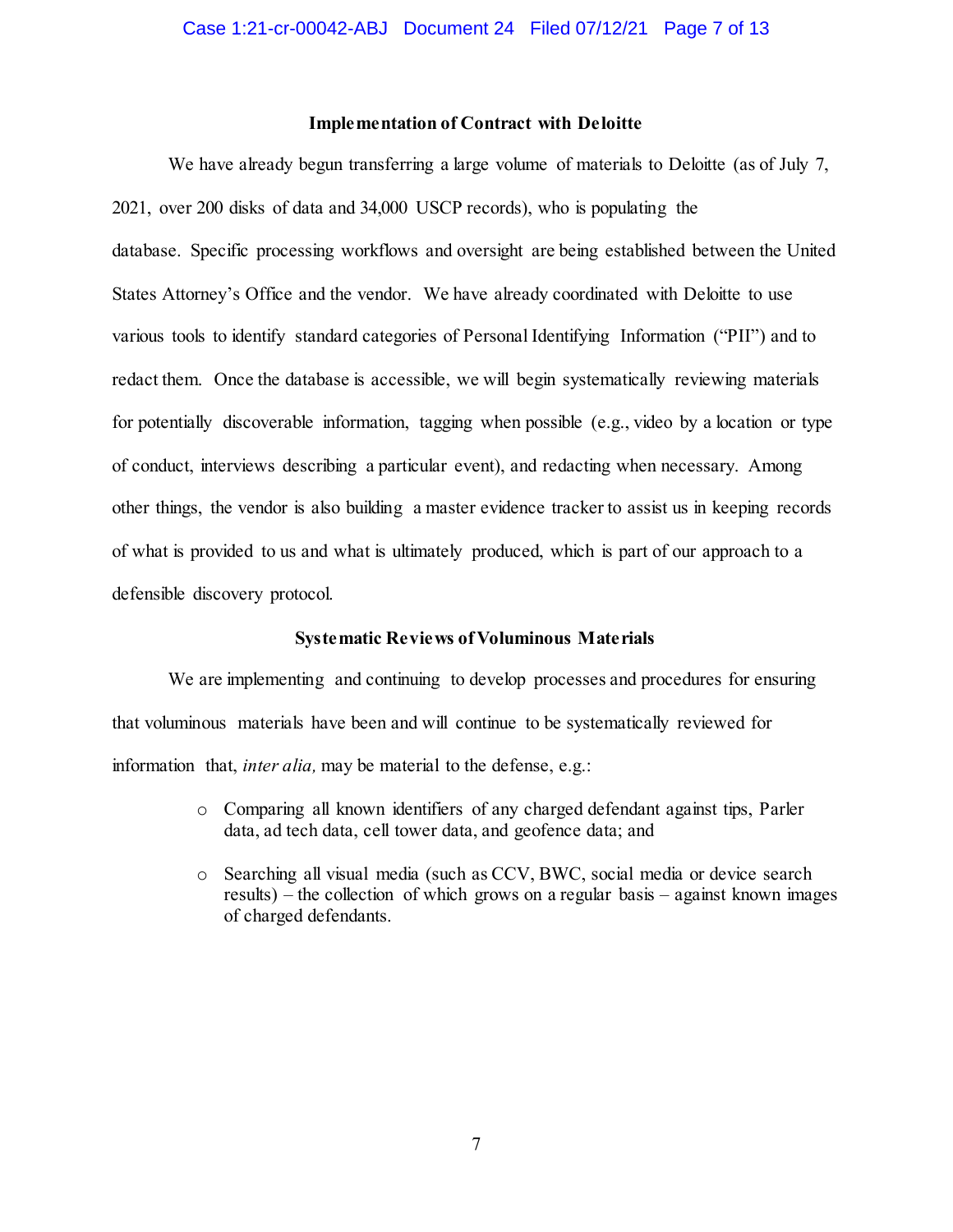## **Certain Specific Defense Requests**

Multiple defense counsel have inquired about investigations into officers who were

*alleged* to have been complicit in the January 6 Capitol Breach. We have received copies of

investigations into officer conduct, have finished reviewing them, and plan to disclose the

relevant materials shortly.

## **Discovery Already Provided**

Between March 26, 2021 and June 24, 2021, initial discovery has been sent to the defense which included:

- Criminal Complaint- "21-mj-26 SIGNED Criminal Complaint (Redacted).pdf"
- Arrest Warrant- "21-mj-26 SIGNED Arrest Warrant.pdf"
- Statement of Facts (for Criminal Complaint)- "21-mj-26 SIGNED Statement of Facts.pdf"
- Executed Arrest Warrant- "Executed Arrest Warrant.pdf"
- Information- "Information ECF No. 3.pdf"
- Defendant's Pretrial Services Report- "Wrigley-PSR.pdf"
- Search Warrant and Affidavit (Facebook/Instagram) (21-sc-680)- "signed-21-sc680 Search Warrant ECF No. 1.pdf"
- Exhibits (3) provided by Andrew Wrigley at Initial Appearance in Pennsylvania (3—" Wrigley Exhibit 1.pdf", "Wrigley Exhibit 2.pdf", "Wrigley Exhibit 3.pdf")
- Photos taken by/provided by US Capitol Police Investigator (Folder "Capitol Investigator Photos")
- Instagram Photo Captures by US Capitol Police Investigator (Folder "Instagram Photo Captures (US Capitol Police)")
- FBI Case Intake 302 ("wrigl.pdf")
- MXU tips Serial 9, Serial 10 and Serial 17
- Tips Serial 18 and Serial 19
- Witness interview, Serial 2 and Serial 5
- Two MOIs of interview, Serial 3 (redacted) with two attachments, Serial 3\_1A0000290\_001 and \_002
- Executed arrest warrant Serial 16 (redacted)
- Facebook search warrant
- Facebook return
- Instagram return
- Capitol Police surveillance video of defendant HIGHLY SENSTIVE
- Facebook subpoena and documents
- Google subpoena and documents
- Instagram subpoena and documents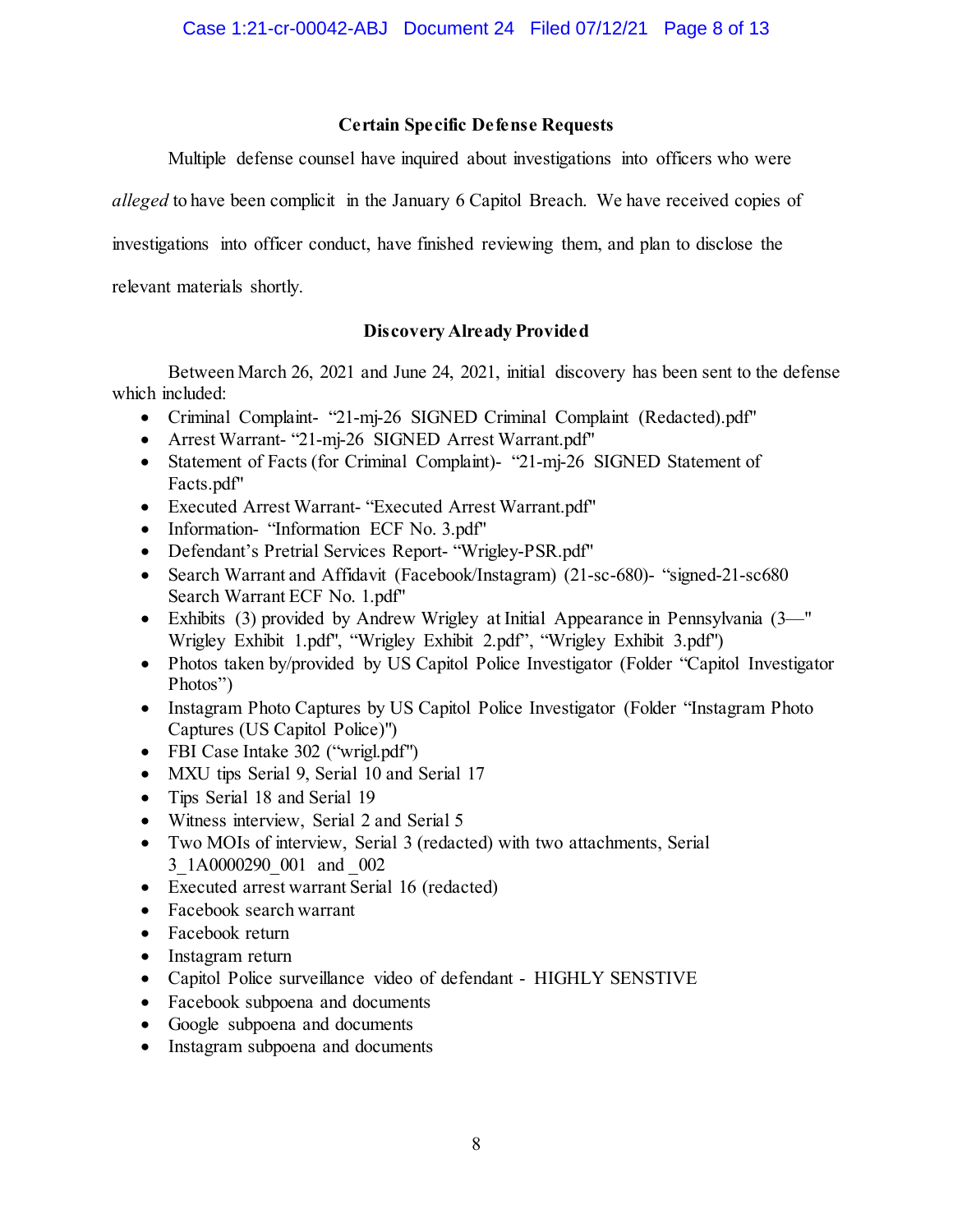### Case 1:21-cr-00042-ABJ Document 24 Filed 07/12/21 Page 9 of 13

We have also already arranged six opportunities for defense counsel and an investigator to walk through the crime scene, which required the USCP to obtain the approval of many different Congressional offices to obtain access to various areas that are relevant to the charges being brought. Counsel has taken advantage of this opportunity.

### **Complexities Require Careful Consideration**

Producing discovery in a meaningful manner and balancing complex legal-investigative and technical difficulties takes time. We want to ensure that all defendants obtain meaningful access to voluminous information that may contain exculpatory material, and that we do not overproduce or produce in a disorganized manner. That means we will review thousands of investigative memoranda, even if there is a likelihood they are purely administrative and not discoverable, to ensure that disclosures are appropriate.

### *Legal-Investigative Considerations*

We must also carefully ensure we are adequately protecting the privacy and security interests of witnesses and subjects from whom those materials were derived. For example, we cannot allow a defendant's PII to be disseminated – without protection – to hundreds of others. Similarly, we cannot allow personal contact information for Congressional members, staffers, and responding police officers – targets and victims of these crimes – whose phones may have connected to the Capitol's DAS network to inadvertently be produced. We also must protect Law Enforcement Sensitive materials by ensuring they are carefully reviewed for discoverability and, if they are discoverable, that they are disclosed in an appropriate manner. We continue to develop workable paradigm for disclosing a vast amount of Capitol CCV while ensuring that the Capitol's security is maintained. We are also scrupulously honoring defendants' attorney-client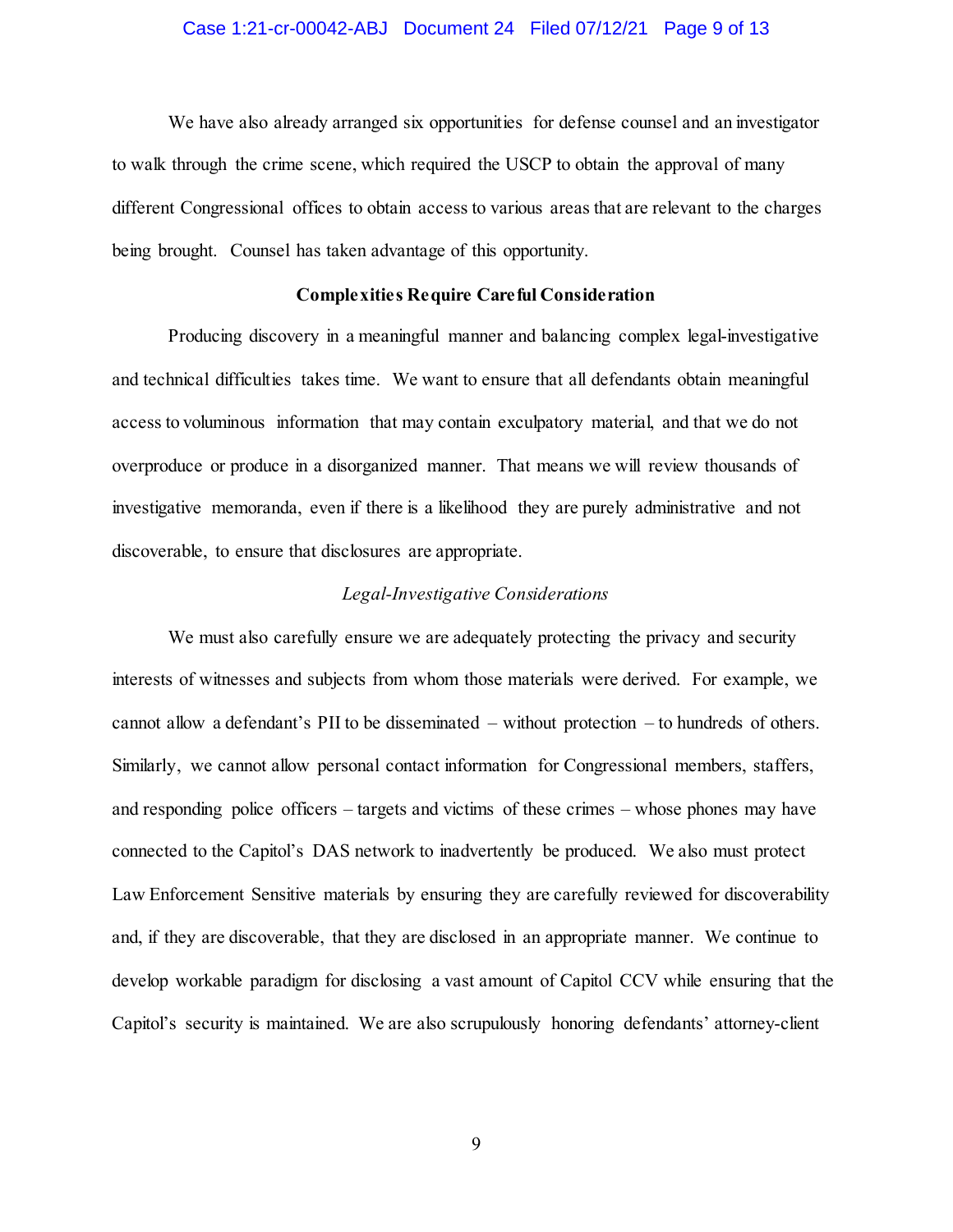### Case 1:21-cr-00042-ABJ Document 24 Filed 07/12/21 Page 10 of 13

privilege by employing a filter team that is continually reviewing devices and accounts for potentially privileged communications.

### *Technological Considerations*

A large volume of the information that has been collected consists of ESI. ESI frequently contains significant metadata that may be difficult to extract and produce if documents are not processed using specialized techniques. Metadata is information about an electronic document and can describe how, when and by whom ESI was created, accessed, modified, formatted, or collected. In the case of a document created with a word processing program, for example, metadata may include the author, date created, and date last accessed. In the case of video footage, metadata may identify the camera that was used to capture the image, or the date and time that it was captured. Metadata may also explain a document's structural relationship to another document, e.g., by identifying a document as an attachment to an investigative memoranda.

Processing, hosting, and production of the voluminous and varied materials described above, to include the preservation of significant metadata, involves highly technical considerations of the document's source, nature, and format. For example, the optimal type of database for hosting and reviewing video footage may differ from the optimal type of database for hosting investigative memoranda. Similarly, a paper document, a word processing document, a spreadsheet with a formula, video footage from a camera, or video footage associated with a proprietary player may each require different types of processing to ensure they are captured by database keyword searches and produced with significant metadata having been preserved.

### **Involving Defense Counsel in Voluminous Discovery Plan**

10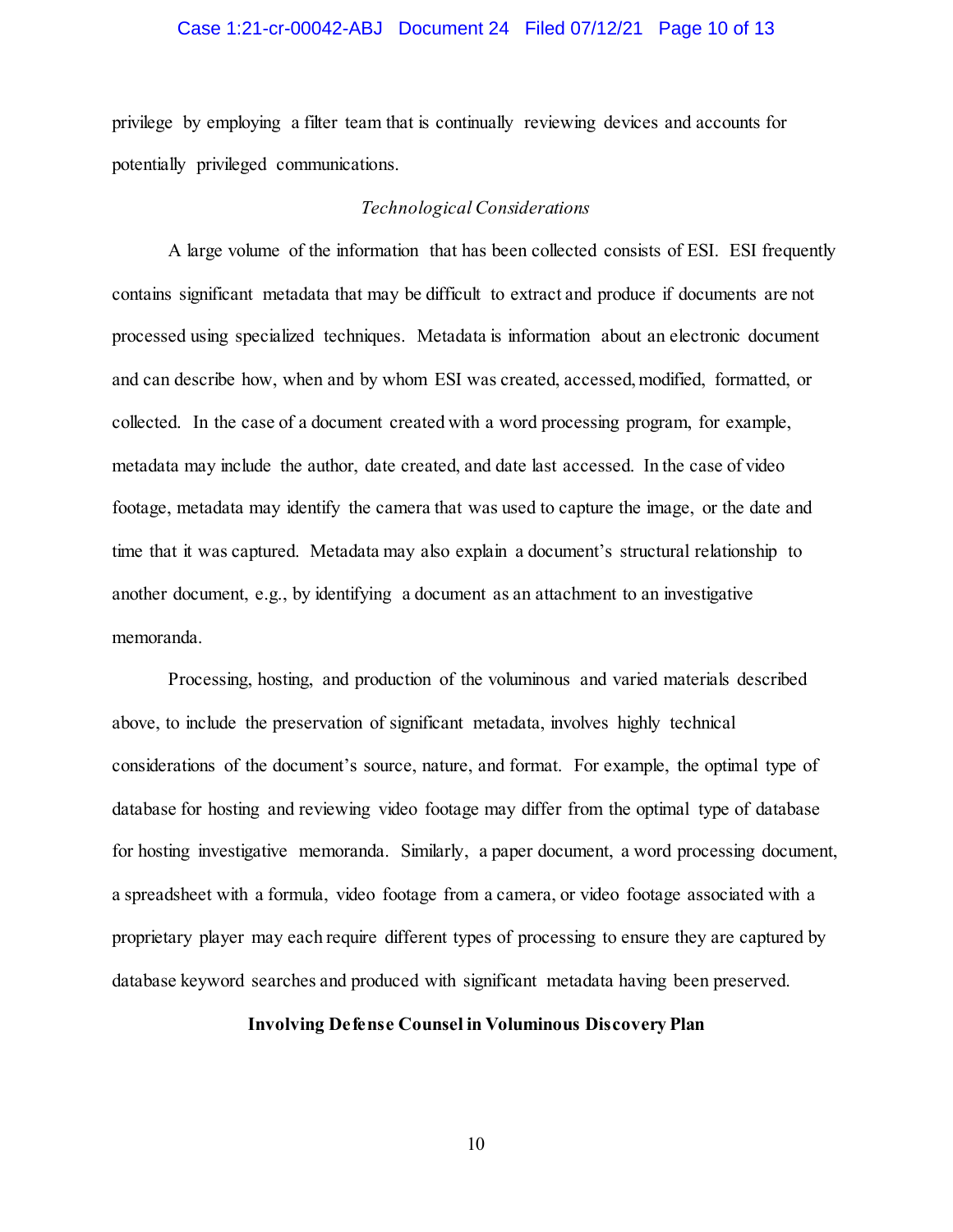### Case 1:21-cr-00042-ABJ Document 24 Filed 07/12/21 Page 11 of 13

The Discovery Team regularly meets with FPD leadership and technical experts with respect to discovery issues. Given the volume of information that may be discoverable, FPD is providing input regarding formats that work best with the review tools that Criminal Justice Act panel attorneys and Federal Defender Offices have available to them. Due to the size and complexity of the data, we understand they are considering contracting with third party vendors to assist them (just as the United States Attorney's Office has done for this matter). So as to save defense resources and to attempt to get discovery more quickly to defense counsel, there were efforts made to see if FPD could use the same vendor as the United States Attorney's Office to set up a similar database as the government is using for reviewing the ESI, but for contractual and technical reasons we have recently learned that was not feasible. We are in the on-going process of identifying the scope and size of materials that may be turned over to FPD with as much detail as possible, so that FPD can obtain accurate quotes from potential database vendors. It is hoped that any databases or repositories will be used by FPD offices nationwide that are working on Capitol Breach cases, counsel that are appointed under the Criminal Justice Act, and retained counsel for people who are financially unable to obtain these services. A database will be the most organized and economical way of ensuring that all counsel can obtain access to, and conduct meaningful searches upon, relevant voluminous materials, e.g., thousands of hours of body worn camera and Capitol CCV footage, and tens of thousands of documents, including the results of thousands of searches of SCA accounts and devices.

## **Compliance with Recommendations Developed by the Department of Justice and Administrative Office of the U.S. Courts Joint Working Group on Electronic Technology**

As is evidenced by all of the efforts described above, the United States is diligently working to comply with the *Recommendations for Electronically Stored Information (ESI) Discovery Production* developed by the Department of Justice and Administrative Office of the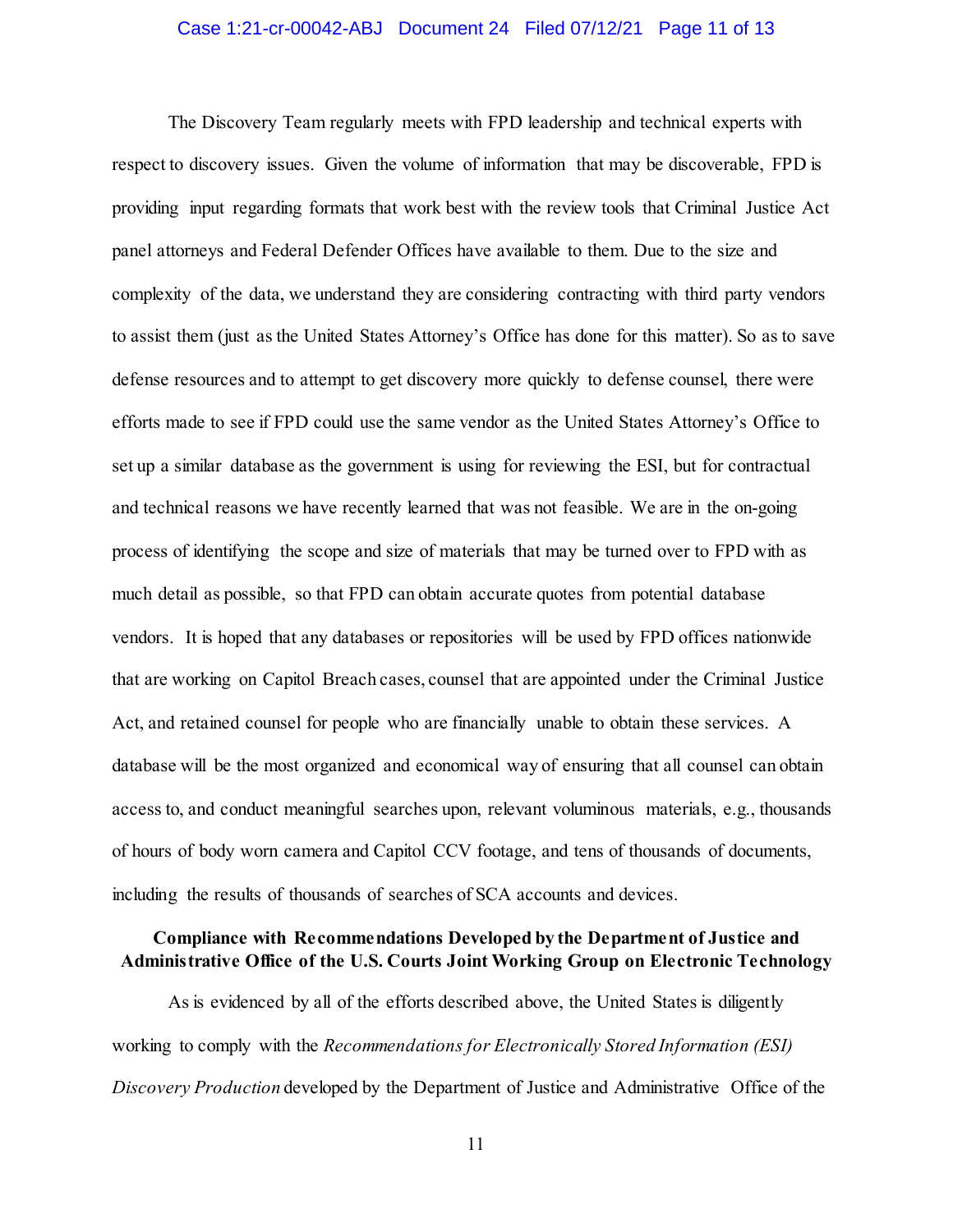### Case 1:21-cr-00042-ABJ Document 24 Filed 07/12/21 Page 12 of 13

U.S. Courts Joint Working Group on Electronic Technology in the Criminal Justice System in February 2012.1 *See https://www.justice.gov/archives/dag/page/file/913236/download.* For example, we are: (1) including individuals with sufficient knowledge and experience regarding ESI; (2) regularly conferring with FPD about the nature, volume and mechanics of producing ESI discovery; (3) regularly discussing with FPD what formats of production are possible and appropriate, and what formats can be generated and also maintain the ESI's integrity, allow for reasonable usability, reasonably limit costs, and if possible, conform to industry standards for the format; (4) regularly discussing with FPD ESI discovery transmission methods and media that

l

<sup>1</sup> These *Recommendations* are explicitly referenced in the Advisory Committee Note to Rule 16.1. Importantly, the two individuals primarily responsible for developing the Recommendations are Associate Deputy Attorney General Andrew Goldsmith, who (as noted earlier) is working closely with the prosecution's Discovery Team, and Sean Broderick, the FPD's National Litigation Support Administrator, who is playing a similar role for the D.C. Federal Defender's Office on electronic discovery-related issues. Messrs. Goldsmith and Broderick have a long history of collaborating on cost-effective ways to address electronic discovery-related issues, which undoubtedly will benefit all parties in this unprecedented undertaking.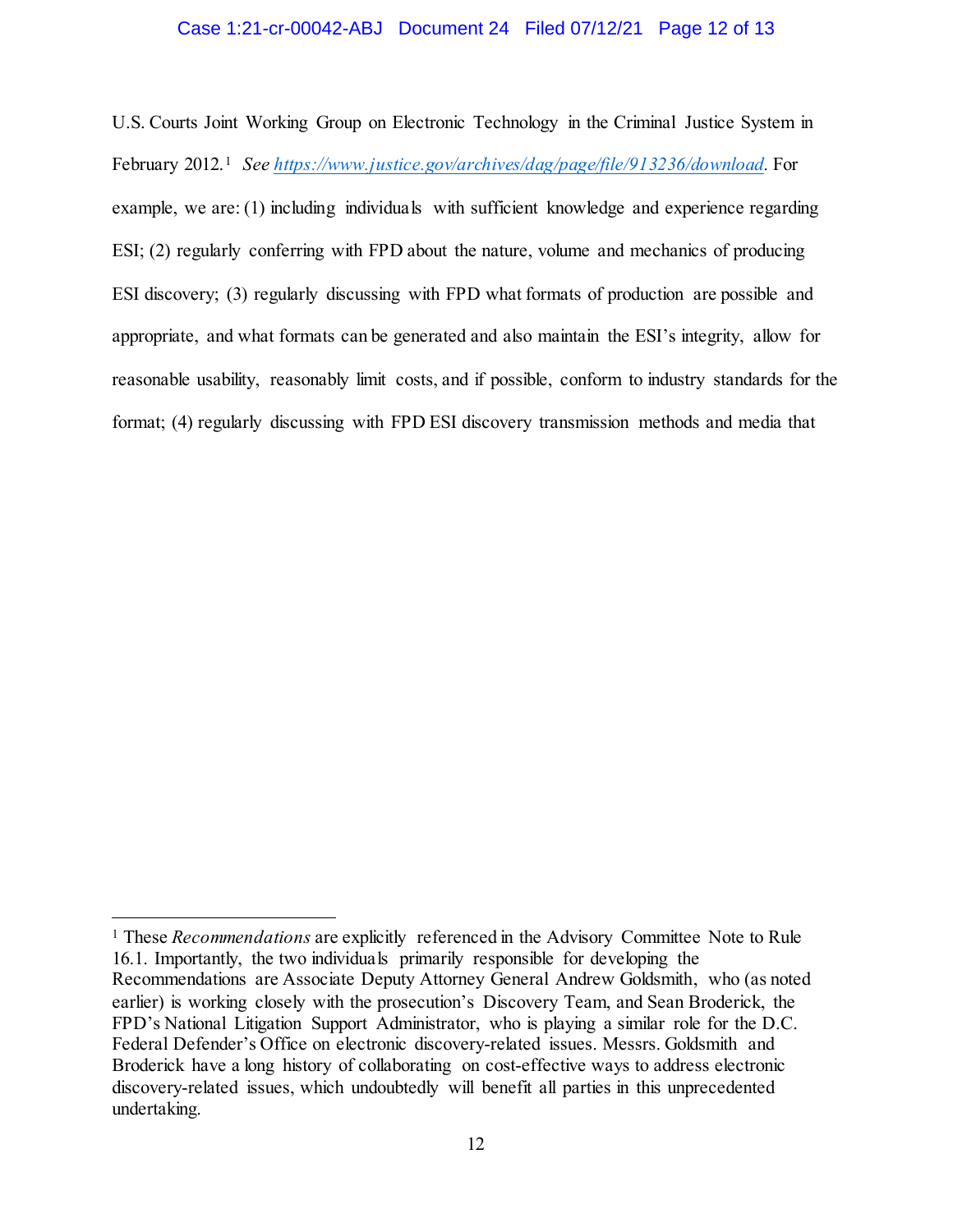promote efficiency, security, and reduced costs; and (5) taking reasonable and appropriate

measures to secure ESI discovery against unauthorized access or disclosure.

Respectfully submitted,

CHANNING D. PHILLIPS

Acting United States Attorney DC Bar No. 415793

By:  $\frac{1}{s}$  /s/ MONA LEE M. FURST Assistant United States Attorney KS Bar No. 13162 1200 Epic Center 301 N. Main Wichita, KS 67202 Mona.Furst@usdoj.gov (316) 269-6537

By:  $/s/$ 

EMILY A. MILLER Capitol Breach Discovery Coordinator DC Bar No. 462077 555 Fourth Street, N.W., Room 5826 Washington, DC 20530 Emily.Miller2@usdoj.gov  $(202)$  252-6988

By:  $/s/$ 

GEOFFREY A. BARROW Capitol Breach Discovery Team, Detailee DC Bar No. 462662 1000 Southwest Third Avenue, Suite 600 Portland, Oregon 97204 Geoffrey.Barrow@usdoj.gov (503) 727-1000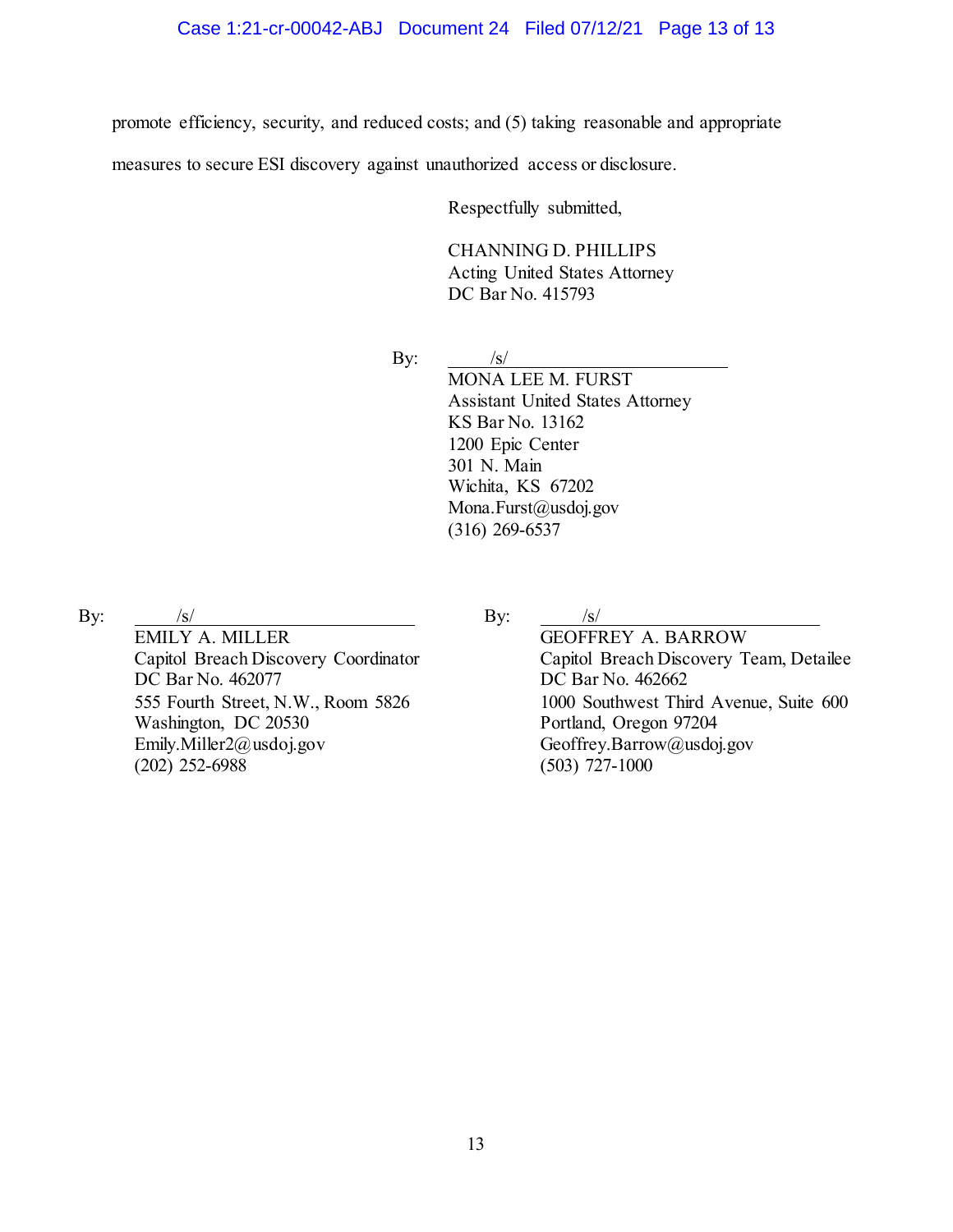# Case 1:21-cr-00042-ABJ Document 24-1 Filed 07/12/21 Page 1 of 2

# **EXHIBIT A Additional Examples of Defense Discovery Requests**

| $\boxed{1}$    | "Videos in the government's possession that filmed the interior of the capital building from approximately 2:50 PM to 3:35 PM on<br>January 6, 2021."                                                                                                                                                                                                                                                                                                                                                                                                                                                                                   |
|----------------|-----------------------------------------------------------------------------------------------------------------------------------------------------------------------------------------------------------------------------------------------------------------------------------------------------------------------------------------------------------------------------------------------------------------------------------------------------------------------------------------------------------------------------------------------------------------------------------------------------------------------------------------|
| $\overline{2}$ | "[A]ll photographs or video footage obtained or confiscated by the government from outside sources during the investigation of<br>this case are material to the defense's preparation."                                                                                                                                                                                                                                                                                                                                                                                                                                                 |
| $\overline{3}$ | "Our position is that the government must identify any evidence it believes to capture [defendant], regardless of whether it intends<br>to rely on the same in its case in chief."                                                                                                                                                                                                                                                                                                                                                                                                                                                      |
| $\overline{4}$ | "Copies of any and all documents, photographs, and video received by the U.S. Attorney's office and/or Metropolitan Police<br>Department or any other law enforcement agency from any law enforcement officer or prosecutor from any other jurisdiction<br>regarding this case."                                                                                                                                                                                                                                                                                                                                                        |
| $\overline{5}$ | "I write to request that the United States review the contents of the FBI's "I" drive and disclose any and all exculpatory evidence<br>identified therein."                                                                                                                                                                                                                                                                                                                                                                                                                                                                             |
| $\overline{6}$ | "Network news outlets aired footage of one or more Officers directing protestors towards doors and seemingly invited them to<br>enter the building -- this is Brady material for our clients."                                                                                                                                                                                                                                                                                                                                                                                                                                          |
| 7              | "The discovery I'm requesting is all video and/or audio footage in which Capitol Police and any other Gov't officials or agents<br>remove barriers and/or interact with protestors who entered the Capitol or gained access to the patios or other structures connected<br>to the Capitol building complex."                                                                                                                                                                                                                                                                                                                            |
| 8              | "This request also includes any video footage, including from cameras owned by MPD (crime and red light) and DDOT (which are<br>operated and maintained by MPD, and to which MPD has access), as well as any footage that government actors reviewed. This<br>request also includes any video footage from MPD District where the defendant was taken, and all body worn camera footage that<br>may have captured any portion of the alleged incident, investigation or arrest of my client."                                                                                                                                           |
|                | "The request includes all Body Worn Camera (BWC) footage from all offices involves in any and all searchers, arrests, and<br>investigations associated with this case and/ or labels with the CCN Number associated with this case; information that will permit<br>undersigned counsel to identify the officer wearing the BWC; metadata related to any and all BWC footage; information from the<br>AUSA's office and/or MPD specifying any edits or redactions made to the footage and the corresponding justifications. Please also<br>provide the access logs for the BWC footage for any and all officers involved in this case." |
| 9              | "All photographs, including those of the defendant, sketches, diagrams, maps, representations or exhibits of any kind, that<br>relate to this case, regardless of whether the government intends to introduce them in its case-in-chief  Including all video<br>recordings related to the January 6, 2021 events."                                                                                                                                                                                                                                                                                                                      |
| 10             | "I further request that you review all documentation related to or generated in connection with this case that may be outside of the<br>government's official case file (e.g., materials in the FBI's "I-Drive" or other similar repositories of investigation documents in the<br>possession of federal or local agencies or law enforcement authorities."                                                                                                                                                                                                                                                                             |